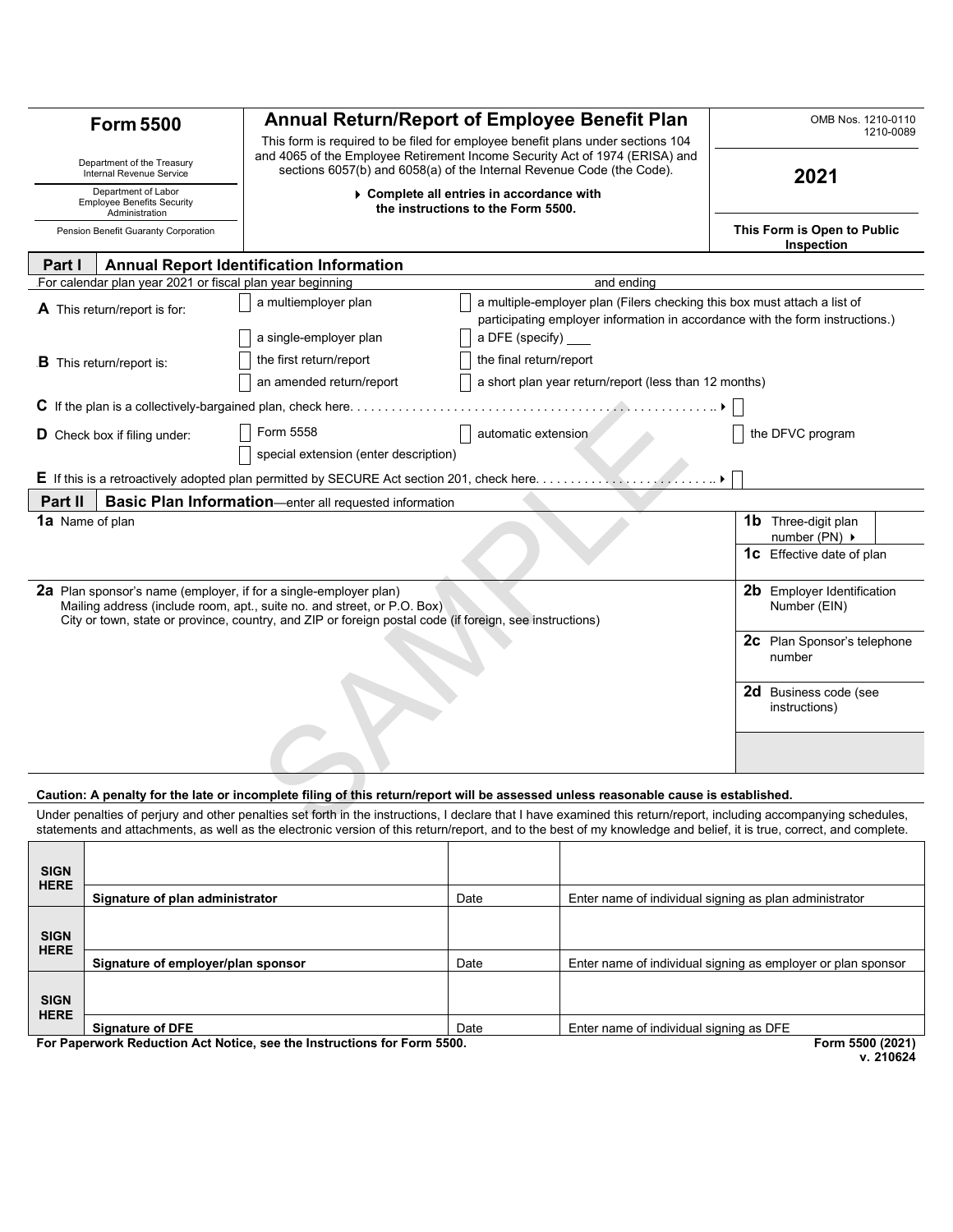|        | Form 5500 (2021)                                                                                                                                                                                                                                                                                                     | Page 2                                                                                                                                                                                                                                                                                                                                        |        |                                               |
|--------|----------------------------------------------------------------------------------------------------------------------------------------------------------------------------------------------------------------------------------------------------------------------------------------------------------------------|-----------------------------------------------------------------------------------------------------------------------------------------------------------------------------------------------------------------------------------------------------------------------------------------------------------------------------------------------|--------|-----------------------------------------------|
|        | Same as Plan Sponsor<br><b>3a</b> Plan administrator's name and address                                                                                                                                                                                                                                              |                                                                                                                                                                                                                                                                                                                                               |        | <b>3b</b> Administrator's EIN                 |
|        |                                                                                                                                                                                                                                                                                                                      |                                                                                                                                                                                                                                                                                                                                               |        | <b>3c</b> Administrator's telephone<br>number |
|        |                                                                                                                                                                                                                                                                                                                      |                                                                                                                                                                                                                                                                                                                                               |        |                                               |
| 4      | If the name and/or EIN of the plan sponsor or the plan name has changed since the last return/report filed for this plan,<br>enter the plan sponsor's name, EIN, the plan name and the plan number from the last return/report:                                                                                      |                                                                                                                                                                                                                                                                                                                                               | 4b EIN |                                               |
| а<br>C | Sponsor's name<br>Plan Name                                                                                                                                                                                                                                                                                          |                                                                                                                                                                                                                                                                                                                                               | 4d PN  |                                               |
| 5      | Total number of participants at the beginning of the plan year                                                                                                                                                                                                                                                       |                                                                                                                                                                                                                                                                                                                                               | 5      |                                               |
| 6      | Number of participants as of the end of the plan year unless otherwise stated (welfare plans complete only lines 6a(1),<br>6a(2), 6b, 6c, and 6d).                                                                                                                                                                   |                                                                                                                                                                                                                                                                                                                                               |        |                                               |
|        |                                                                                                                                                                                                                                                                                                                      |                                                                                                                                                                                                                                                                                                                                               | 6a(1)  |                                               |
|        |                                                                                                                                                                                                                                                                                                                      |                                                                                                                                                                                                                                                                                                                                               | 6a(2)  |                                               |
| b      |                                                                                                                                                                                                                                                                                                                      |                                                                                                                                                                                                                                                                                                                                               | 6b     |                                               |
| с      |                                                                                                                                                                                                                                                                                                                      |                                                                                                                                                                                                                                                                                                                                               | 6c     |                                               |
| d      |                                                                                                                                                                                                                                                                                                                      |                                                                                                                                                                                                                                                                                                                                               | 6d     |                                               |
| е      |                                                                                                                                                                                                                                                                                                                      |                                                                                                                                                                                                                                                                                                                                               | 6е     |                                               |
|        |                                                                                                                                                                                                                                                                                                                      |                                                                                                                                                                                                                                                                                                                                               | 6f     |                                               |
| g      | Number of participants with account balances as of the end of the plan year (only defined contribution plans                                                                                                                                                                                                         |                                                                                                                                                                                                                                                                                                                                               | 6g     |                                               |
|        | <b>h</b> Number of participants who terminated employment during the plan year with accrued benefits that were                                                                                                                                                                                                       |                                                                                                                                                                                                                                                                                                                                               | 6h     |                                               |
| 7      | Enter the total number of employers obligated to contribute to the plan (only multiemployer plans complete this item)                                                                                                                                                                                                |                                                                                                                                                                                                                                                                                                                                               | 7      |                                               |
|        | 8a If the plan provides pension benefits, enter the applicable pension feature codes from the List of Plan Characteristics Codes in the instructions:<br><b>b</b> If the plan provides welfare benefits, enter the applicable welfare feature codes from the List of Plan Characteristics Codes in the instructions: |                                                                                                                                                                                                                                                                                                                                               |        |                                               |
|        | $\Omega$ $\Omega$ . Diese from discusses a measurement (also also all the streams)                                                                                                                                                                                                                                   | $\overline{\mathbf{a}}$ $\mathbf{b}$ $\overline{\mathbf{b}}$ $\mathbf{c}$ $\mathbf{b}$ $\mathbf{c}$ $\mathbf{c}$ $\mathbf{c}$ $\mathbf{c}$ $\mathbf{c}$ $\mathbf{c}$ $\mathbf{c}$ $\mathbf{c}$ $\mathbf{c}$ $\mathbf{c}$ $\mathbf{c}$ $\mathbf{c}$ $\mathbf{c}$ $\mathbf{c}$ $\mathbf{c}$ $\mathbf{c}$ $\mathbf{c}$ $\mathbf{c}$ $\mathbf{c}$ |        |                                               |

| 9а                                                          |                                                                                                                                                         | Plan funding arrangement (check all that apply)                                                                                                                                                                                                   | 9b  | Plan benefit arrangement (check all that apply) |  |  |
|-------------------------------------------------------------|---------------------------------------------------------------------------------------------------------------------------------------------------------|---------------------------------------------------------------------------------------------------------------------------------------------------------------------------------------------------------------------------------------------------|-----|-------------------------------------------------|--|--|
|                                                             | (1)                                                                                                                                                     | Insurance                                                                                                                                                                                                                                         | (1) | Insurance                                       |  |  |
|                                                             | (2)                                                                                                                                                     | Code section 412(e)(3) insurance contracts                                                                                                                                                                                                        | (2) | Code section 412(e)(3) insurance contracts      |  |  |
|                                                             | (3)                                                                                                                                                     | Trust                                                                                                                                                                                                                                             | (3) | Trust                                           |  |  |
|                                                             | (4)                                                                                                                                                     | General assets of the sponsor                                                                                                                                                                                                                     | (4) | General assets of the sponsor                   |  |  |
| 10                                                          | Check all applicable boxes in 10a and 10b to indicate which schedules are attached, and, where indicated, enter the number attached. (See instructions) |                                                                                                                                                                                                                                                   |     |                                                 |  |  |
| b<br><b>General Schedules</b><br><b>a</b> Pension Schedules |                                                                                                                                                         |                                                                                                                                                                                                                                                   |     |                                                 |  |  |
|                                                             | (1)                                                                                                                                                     | <b>R</b> (Retirement Plan Information)                                                                                                                                                                                                            | (1) | <b>H</b> (Financial Information)                |  |  |
| (2)                                                         |                                                                                                                                                         | <b>MB</b> (Multiemployer Defined Benefit Plan and Certain Money<br>Purchase Plan Actuarial Information) - signed by the plan<br>actuary<br><b>SB</b> (Single-Employer Defined Benefit Plan Actuarial<br>Information) - signed by the plan actuary | (2) | (Financial Information - Small Plan)            |  |  |
|                                                             |                                                                                                                                                         |                                                                                                                                                                                                                                                   | (3) | A (Insurance Information)                       |  |  |
|                                                             |                                                                                                                                                         |                                                                                                                                                                                                                                                   | (4) | <b>C</b> (Service Provider Information)         |  |  |
|                                                             | (3)                                                                                                                                                     |                                                                                                                                                                                                                                                   | (5) | <b>D</b> (DFE/Participating Plan Information)   |  |  |
|                                                             |                                                                                                                                                         |                                                                                                                                                                                                                                                   | (6) | <b>G</b> (Financial Transaction Schedules)      |  |  |
|                                                             |                                                                                                                                                         |                                                                                                                                                                                                                                                   |     |                                                 |  |  |